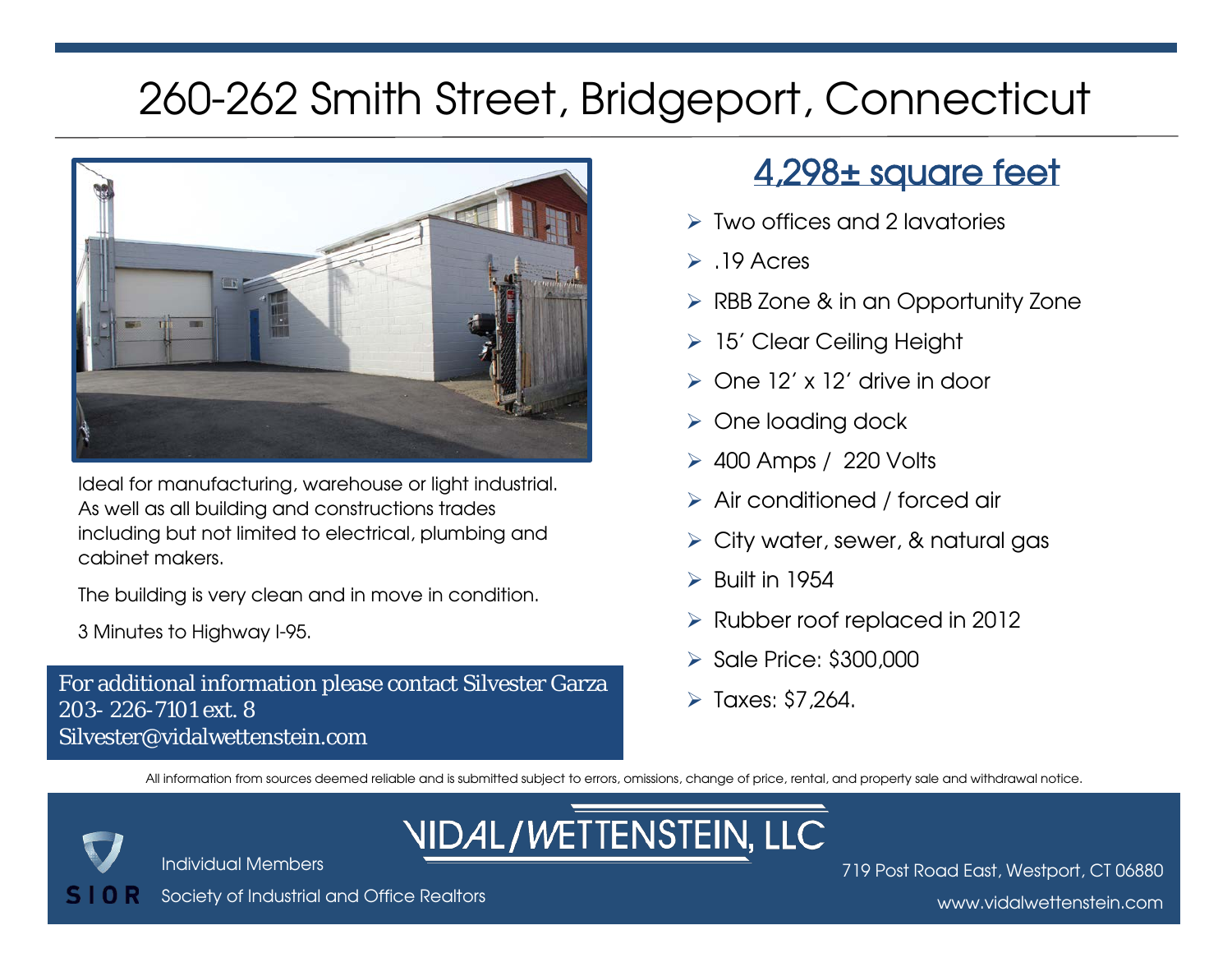



All information from sources deemed reliable and is submitted subject to errors, omissions, change of price, rental, and property sale and withdrawal notice.



719 Post Road East, Westport, CT 06880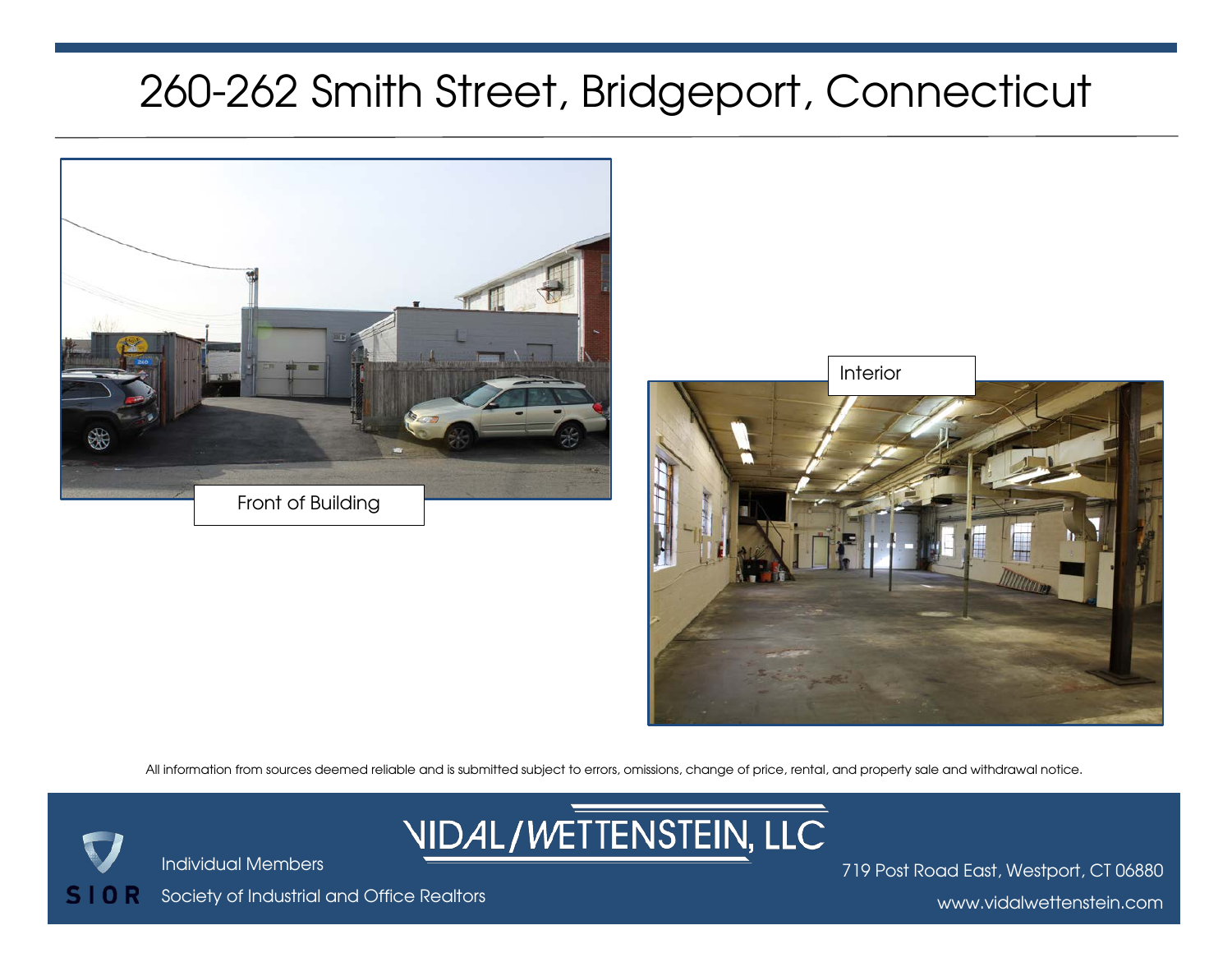

All information from sources deemed reliable and is submitted subject to errors, omissions, change of price, rental, and property sale and withdrawal notice.

**NIDAL/WETTENSTEIN, LLC** 

Society of Industrial and Office Realtors

Individual Members

S

719 Post Road East, Westport, CT 06880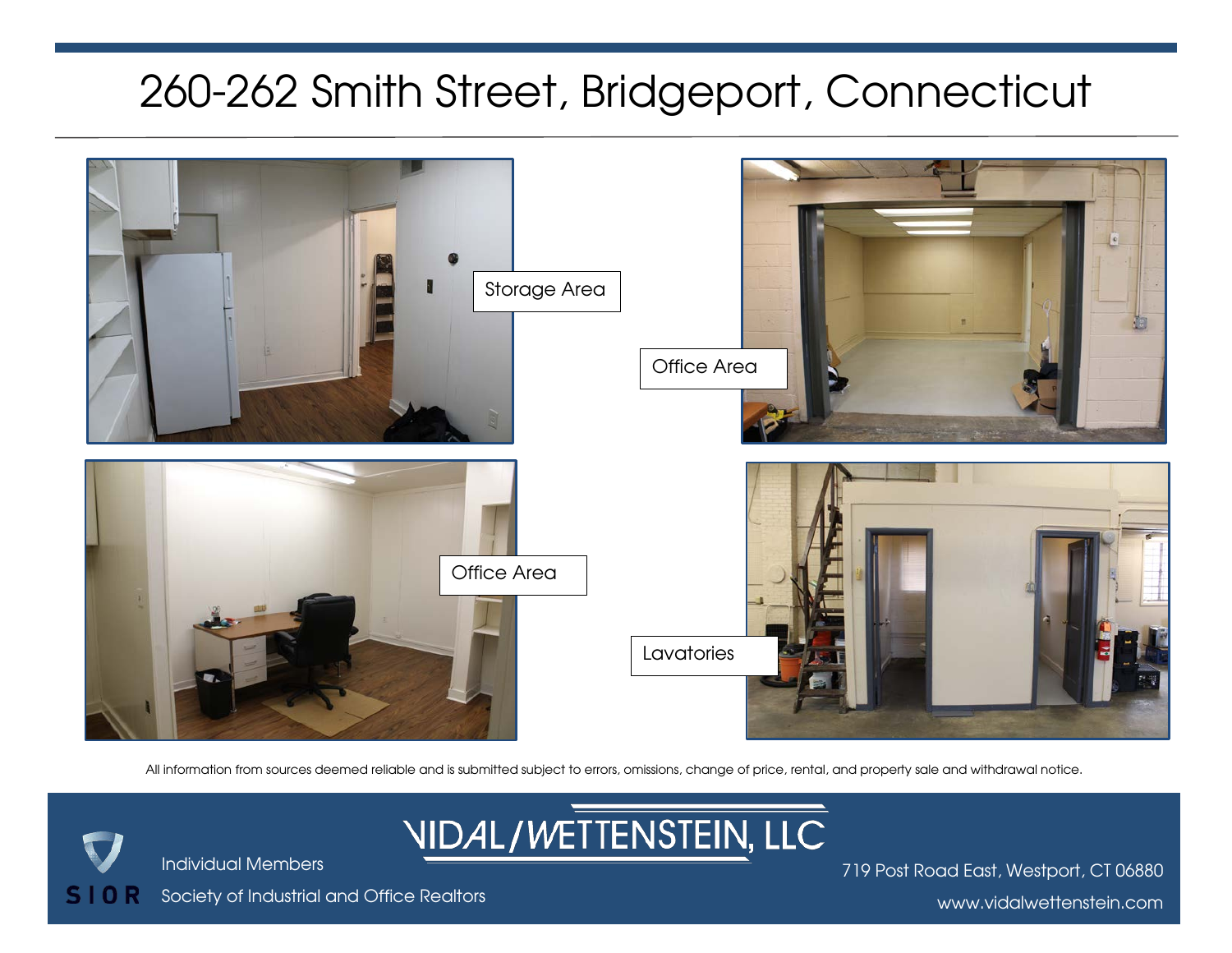

All information from sources deemed reliable and is submitted subject to errors, omissions, change of price, rental, and property sale and withdrawal notice.

**NIDAL/WETTENSTEIN, LLC** 

Society of Industrial and Office Realtors

Individual Members

S.

719 Post Road East, Westport, CT 06880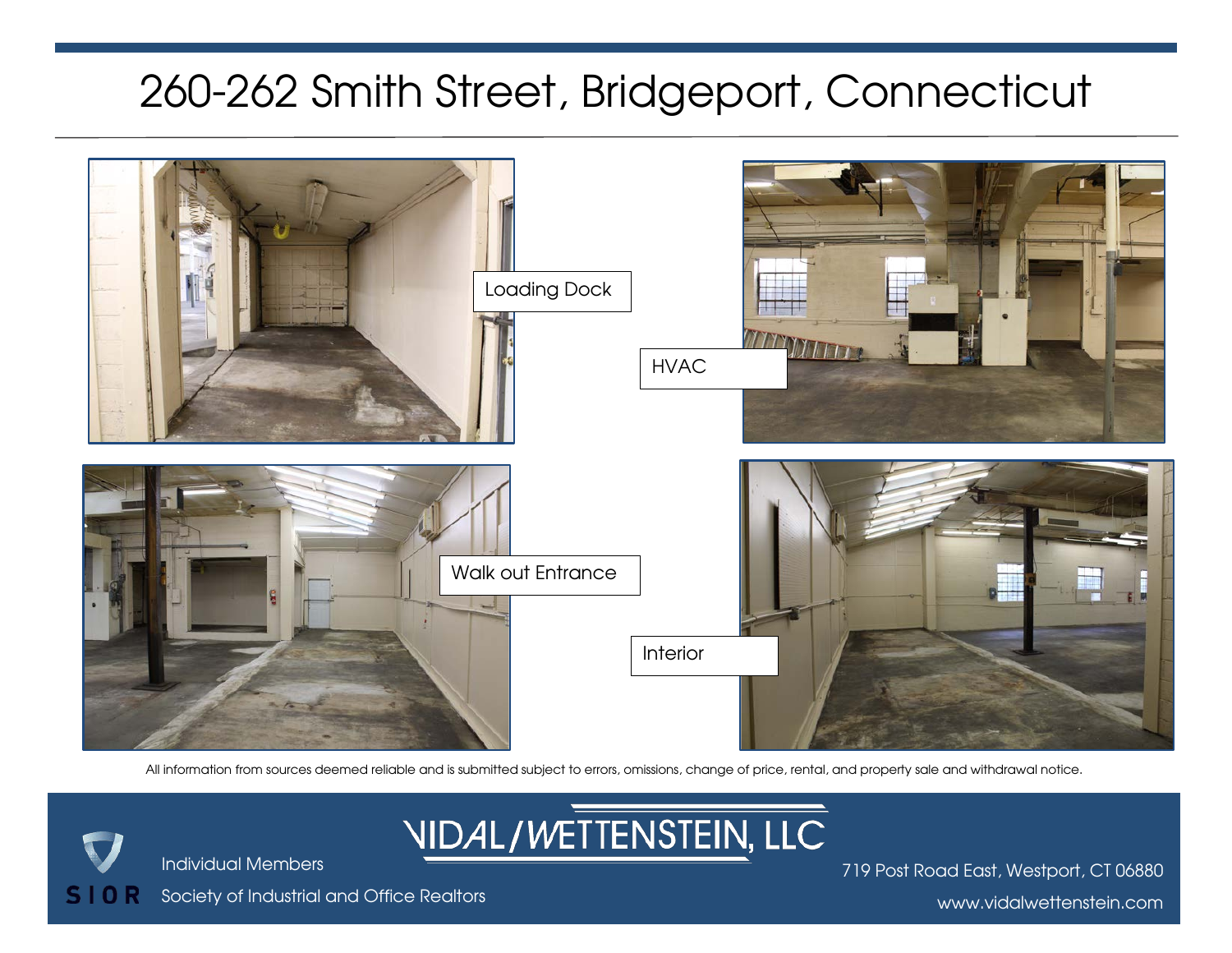

[CT Opportunity Zones-](https://www.cga.ct.gov/2018/rpt/pdf/2018-R-0196.pdf) click to find out more information.

All information from sources deemed reliable and is submitted subject to errors, omissions, change of price, rental, and property sale and withdrawal notice.



719 Post Road East, Westport, CT 06880